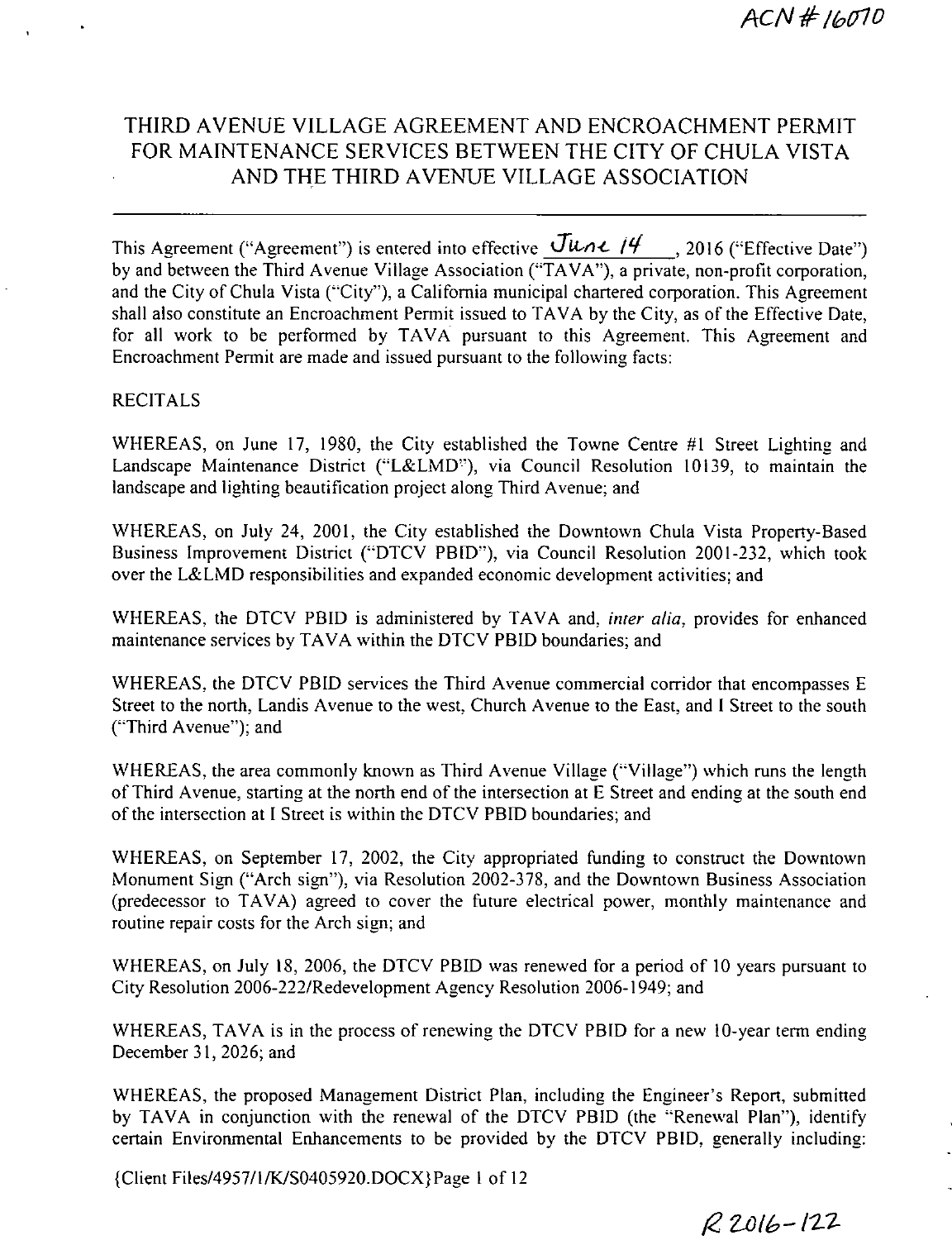sidewalk sweeping, sidewalk pressure washing, graffiti removal, landscaping maintenance, irrigation, sidewalk maintenance, beautification, tree lighting, and other activities as set forth in the Renewal Plan; and

WHEREAS, TAVA members and property owners benefit from the previously installed and planned future enhancements along Third Avenue ("Enhancements") by improving the overall Third Avenue image and marketability, drawing potential customers into the Village; and

WHEREAS, the Enhancements include, but are not limited to, the L&LMD, the Arch sign, enhancements being made pursuant to the Third Avenue Streetscape Master Plan ("TASMP"), and the Environmental Enhancements contained in the Renewal Plan; and

WHEREAS, the City and TAVA are entering into this Agreement based on the understanding that TAVA is supportive of the Enhancements, will perform annual maintenance of, and services to, the Enhancements, and will provide funding for the same by including them in the Renewal Plan, and the annual PBID reports and budget documents prepared in accordance with California Streets and Highways Code Sections 36600, et seq. ("PBID Law"); and

WHEREAS, the City and TAVA acknowledge that this Agreement is dependent upon renewal of the DTCV PBID, that the TAVA Responsibilities, as described in Article I of this Agreement, are encompassed within the activities to be provided by the DTCV PBID pursuant to the Renewal Plan, and that the Ciry will continue to provide the basic levels of service within the DTCV PBID boundaries as those provided citywide.

NOW, THEREFORE, for valuable consideration, the City and TAVA do hereby mutually agree as Follows:

All of the Recitals above are incorporated inro this Agreement by this reference.

### ARTICLE I. TAVA'S OBLIGATIONS

### A. GENERAL DESCRIPTION OF MAINTENANCE SERVICES.

The Enhancements to be maintained under this agreement are typically located within the DTCV PBID and TASMP boundaries. The "Maintenance Area" consists of Third Avenue, starting at north end of intersection at <sup>E</sup> Street and ending at south end of intersection at H Street. A map of the Maintenance Area subject to this Agreement is attached as Exhibit A.

TAVA agrees, at its expense using PBID funds, which TAVA will allocate in sufficient amounts to allow TAVA to perform its responsibilities under this agreement, to maintain the Enhancements, as set forth more fully in Article I, Section B, at a level as determined by TAVA no less than the generally accepted preventative maintenance standards and frequency that promotes a safe, enjoyable, and vibrant environment or streetscape experience ("TAVA's Maintenance Responsibilities"). TAVA further agrees that TAVA's Maintenance Responsibilities are encompassed within the activities contemplated to be provided by the District in the Renewal Plan and will be contained in the PBID reports and budgets which TAVA will file with the City Clerk annually, pursuant to the PBID Law.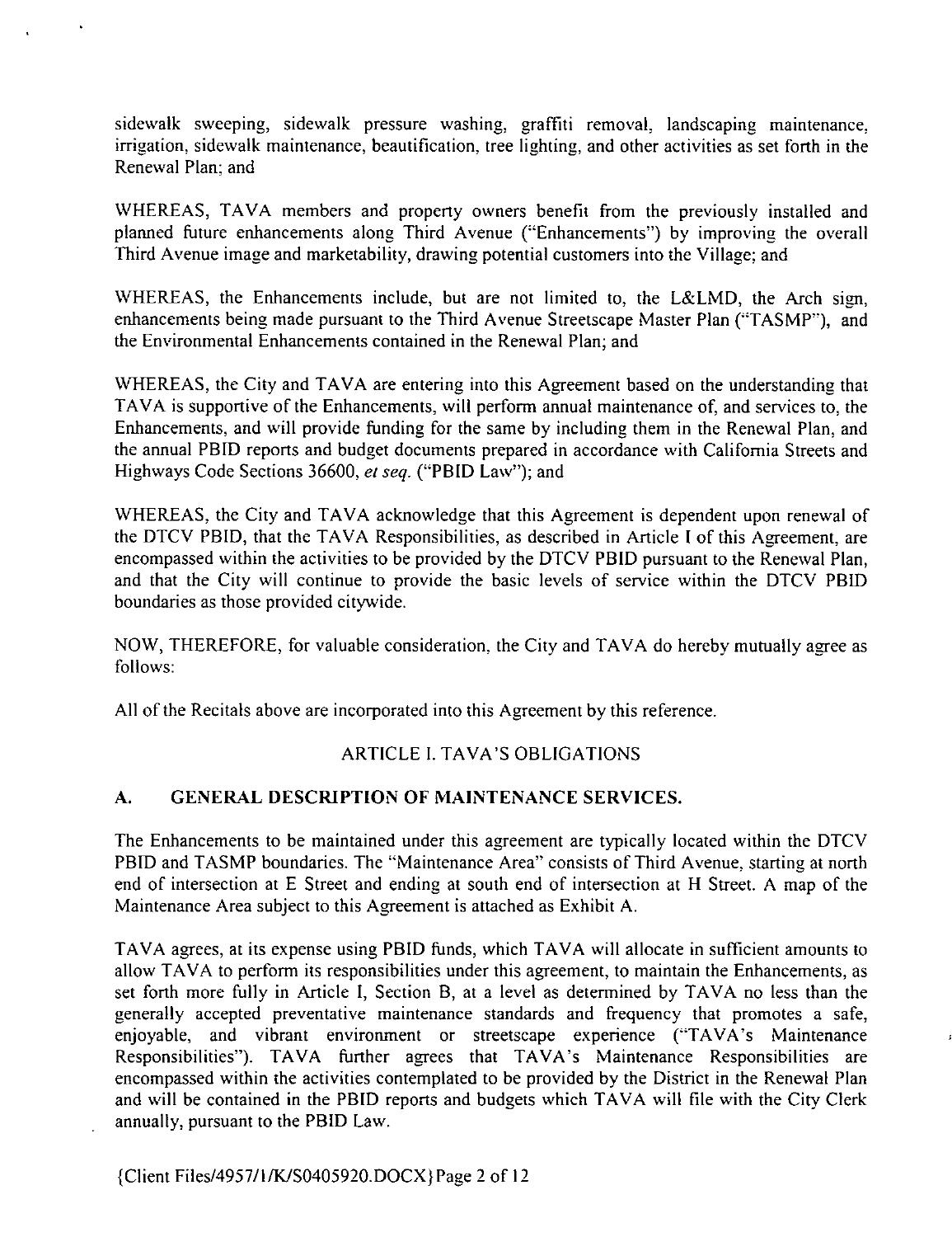The City agrees, at its expense, to maintain facilities as set forth more fully in Article II, Section C, at <sup>a</sup> basic level of service provided citywide.

<sup>t</sup> is understood that the maintenance, repair, andlor replacement of the Enhancements that are not the obligation of TAVA under this Agreement, are, unless otherwise agreed upon, the responsibility of the Ciry. However, the Ciry is not required or obligated in any manner, includine this Agreement, to perform maintenance, repair, or replacement of the Enhancements. For items listed as "Street Appurtenances" in Article I, Section B.1, elements damaged beyond repair by unknown third parties, as determined by the City, will be removed by the Ciry and not replaced. TAVA can elect to fund replacement of the " Street Appurtenances" items at their discretion.

For purposes of definition, the term "maintenance" or "maintain" shall mean typical routine maintenance activities, including but not limited to, cleaning, painting, trimming, pruning, watering, repairing and the replacement of system components of items identified in Article I, Section B of this Agreement. "Replacement of system components" applies to the Irrigation and Lighting Systems.

Water utility costs from existing and future meters servicing the landscaping along Third Avenue between E and H Street, as shown on Exhibit B, shall be a TAVA responsibility.

Electricity cost from existing and future meters servicing the electrical needs along Third Avenue between E and H Street, as shown on Exhibit B, will be proportioned between the City and TAVA. Meters that serve only the auxiliary power pedestals will be the responsibility of the Ciry. A separate agreement will be required to provide payment and allow use of the auxiliary power pedestals. The remaining meters serve the low voltage transformer for tree (twinkle type) lights, tree accent (up type) lights, irrigation systems, special signage and pedestrian lights. These meters will be in the City's name and bills will be divided between the City and TAVA. The City will calculate the energy usage of the pedestrian liehting only, which will be the City share of the monthly bill, and invoice TAVA for the remainine amount since all other electrical components on the meter are TAVA responsibilities. The calculation for the pedestrian lighting will be:

(number of lights x wattage of lights x number of hours on)  $/1000 =$  kilowatt hours kilowatt hours  $x$  the rate = cost of pedestrian light energy usage

Any City property and/or Enhancement that is damaged by TAVA staff or their contractors during the course of fulfilling TAVA's maintenance responsibilities shall be repaired or replaced by TAVA. Repair and replacement proposals will be subject to approval of the City to ensure public safety.

The City and TAVA both acknowledee that future Enhancements may be implemented in phases. Accordinely, TAVA will be required to maintain, as set forth herein, the future Enhancements after any applicable plant establishment/warrantee period has expired and they are accepted by the City. The City shall provide 30 days written notice to TAVA of the start date that TAVA is to begin its maintenance of any future Enhancements. TAVA agrees to begin its maintenance activity by the start date stated in the City's notice. This Agreement does not otherwise relieve TAVA of its required enhanced maintenance services pursuant to the DTCV PBID.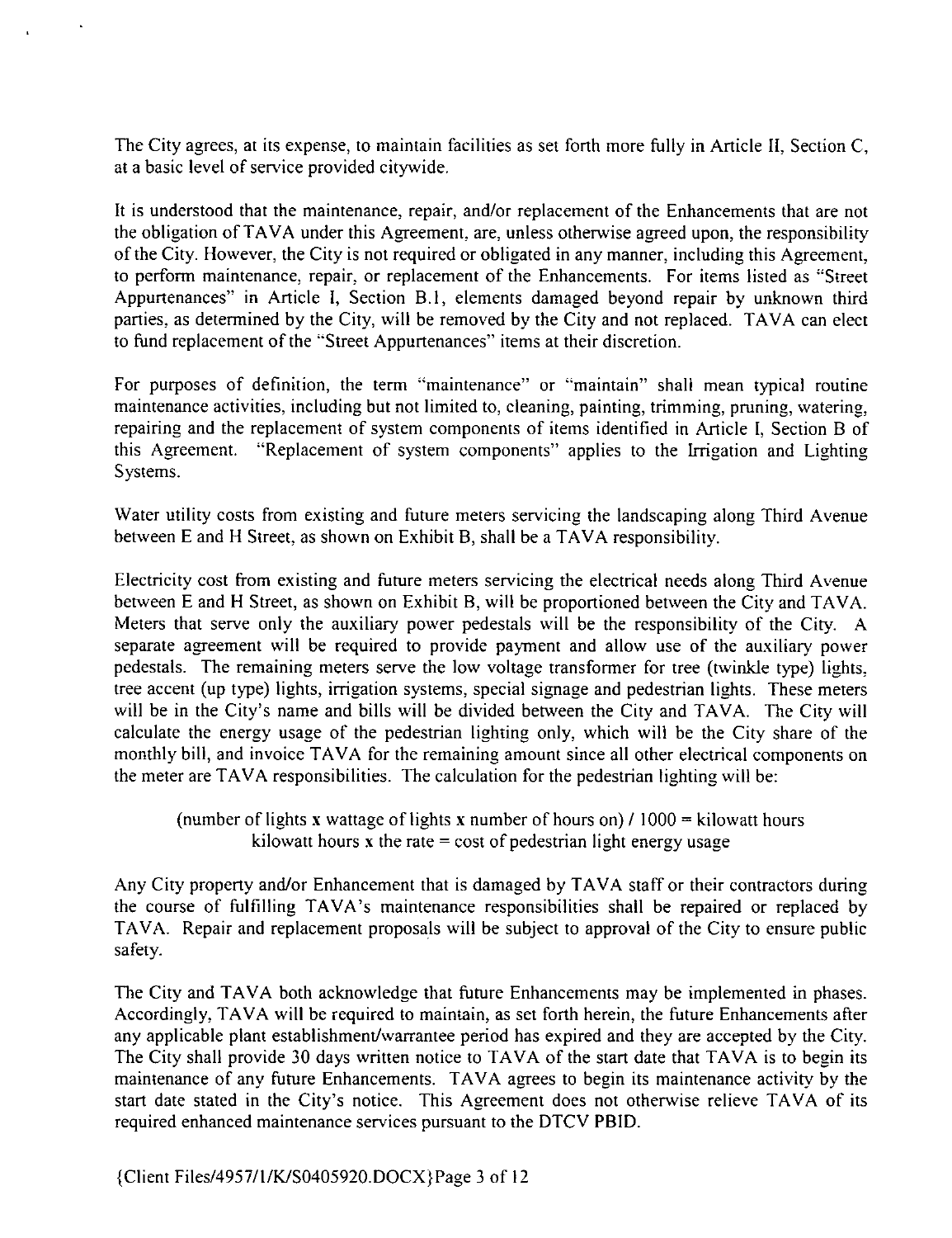B. MAINTENANCE RESPONSIBILITIES OF TAVA. TAVA shall be responsible to perform the following and, will annually allocate and budget appropriate PBID funds to do so:

- 1. Street Appurtenances: Street appurtenances will be maintained based upon manufacturers' recommendations or general accepted practices. Examples of street appurtenances are: benches; bus shelters; trash, recycling and smoking receptacles (excluding "Big Belly" types); bicycle racks; kiosks; directional/wayfinding, signage; Third Avenue Village themed signage and banners; interpretive signs; decorative art elements; outdoor decorative clock, (at  $3^{rd}$  Ave. & F St.) holiday decorations. Signage shall be kept clean and internally lit signs shall be maintained in working condition.
- 2. Landscape Maintenance: All public landscaped areas, medians, planters and tree wells will be maintained including trash and debris removal, trimming, dead heading, root pruning, watering, fertilizing and treating for disease to promote healthy growth and enhanced visual appearances. Replacement of all plantings, except street and palm trees, that die or are damaged by unknown third parties will be funded for and at the discretion of TAVA. Street trees (consisting of existing and newly planted trees within the maintenance area) will be maintained using general standard horticultural practices proper for each particular tree. Tree branches shall be kept lifted to a minimum height of eight (8) feet for safe pedestrian movement around the trees, and shrubs will be trimmed, irrigated and fertilized per general standard practices to insure <sup>a</sup> healthy appearance and to prevent interference with walkways and pedestrians. The median palm trees are excluded and will be maintained by the City. Street tree grates will be maintained per manufacturer guidelines and frequency to ensure that the street tree grates are properly maintained for condition and appearance and to prevent interference with walkways and pedestrians.
- 3. Irrigation Systems: Operate, repair and replace, as needed, all irrigation system components includine water and electrical utility costs. The system shall be maintained per manufacturer's guidelines and spray heads adjusted to minimize overspray into adjacent public rights of way. Damaged irrigation controllers, communication cards and antennas, enclosures, pumps, valves, backflows, irrieation lateral and main line and sprinkler heads will be repaired or replaced, including all wiring and other irrigation related electrical equipment, as soon as practical to avoid plant loss. TAVA shall maintain annual online Rainmaster IC service contracts for central control capability. Irrigation main line failures under streets or sidewalks are excluded and will be repaired by the Ciry.
- 4. Lighting Systems: Operate, repair and replace, as needed, all decorative accent lighting systems and component and, associated calculated electrical energy cost as described in Article I, Section A. Accent lighting includes, but is not limited to, tree up-lighting, tree twinkle lights, themed signage lighting. Accent lighting fixtures shall be maintained per manufacturer's guidelines and kept in working order. Adjustments to lighting shall be performed as needed. Burnt out bulbs shall be replaced as soon as practical. Since portions on the electrical system are shared with the pedestrian lighting system (City), only the system components immediately accessible ( for example, the bulb/light housing, the electrical outlet for tree lights, the  $6-12$  inches of conduit riser below ground) are to be maintained by TAVA. The remainder of the electrical system will be maintained by the City.
- 5. Pedestrian Areas: Clean and perform minor repairs to all pedestrian areas (concrete and brick pavers), as needed, including the removal of unsightly materials from the sidewalks,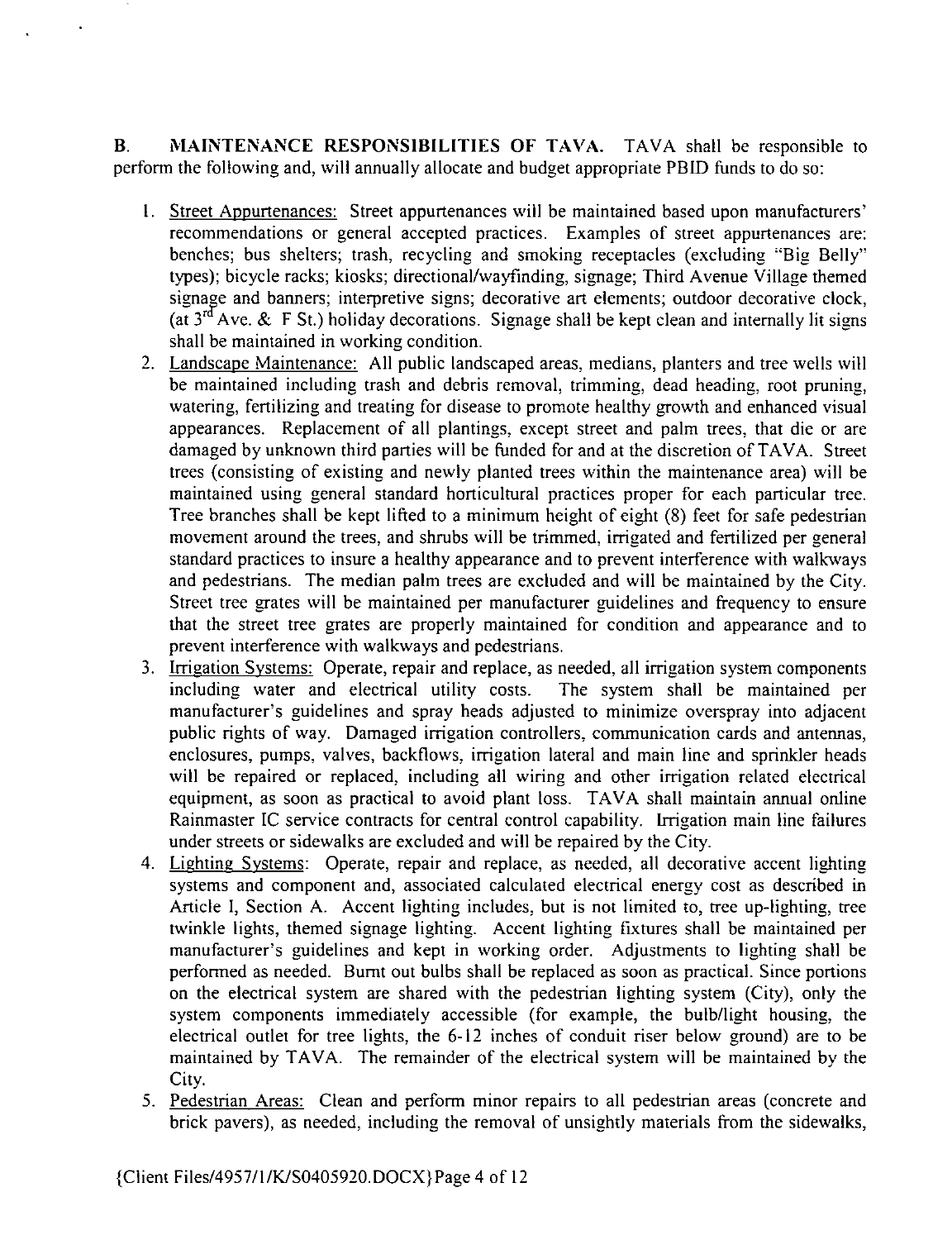sweeping, and power washing. Brick pavers will be cleaned per manufacturer's guidelines and frequency and retreated or resealed per manufacturer's recommendation to protect the paver surface. Pedestrian crosswalks are excluded and will be maintained by the City.

- 6. Electricity and Water. TAVA shall be responsible for the costs of and be required to provide water and electricity to perform the maintenance services of this Agreement, including watering of vegetation. TAVA agrees to have the bill for water placed in its name and shall take all necessary actions to do so upon request by the Ciry. Electrical power meters will be in the City's name and the City will invoice TAVA the calculated power usage, as described above in Article I, Section A.
- 7. Graffiti. Graffiti (within 12 feet of the ground, excluding murals on private property) will be removed from all features within the PBID Boundary within 72 hours of being reported. Graffiti above <sup>12</sup> feet will be the responsibiliry of the property owner, Public or Private.
- 8. General Maintenance: Perform general miscellaneous maintenance services in the PBID Boundary area ( including alleys) on a daily basis. General maintenance can include routine cleaning, trash and debris removal (excluding hazardous waste), and minor repairs to ensure a clean and aesthetically pleasing environment throughout the Village. These activities will be at the discretion of TAVA and as defined in further detail in the PBID Renewal | Management Plan.
	- 9. Permits. This Agreement will serve as the Encroachment Permit for TAVA to perform the activities described herein. For activities requiring traffic control on the ciry streets, a traffic control plan shall be submitted to the Traffic Engineering Section for review and approval at no cost to TAVA. Any other non-city permits that may be needed to perform the work described herein will be obtained by TAVA. Special Event permits will still be required.
	- 10. Reporting of Hazardous Conditions. Any condition or hazardous situation to the general welfare of the public within the public right of way observed by TAVA personnel or contractors in the normal conduct of their duties under this Agreement shall be remedied, reported to the City when not within the scope of this agreement or blocked off within 48 hours of discovering or reporting of the condition. An example of a hazardous condition would be where a tree grate has been displaced from its safe and proper setting, in such a way that a pedestrian may trip. Another example would be broken irrigation systems that would flood water if the system were activated Failure of TAVA staff or contractors to observe or appreciate hazardous conditions or situations shall not give rise to any liability by TAVA for <sup>a</sup> failure to report such conditions that are outside the scope of this Agreement ro the Ciry.

C. STANDARD OF CARE. TAVA expressly warrants that the work to be performed pursuant to this Agreement shall be performed in accordance with the standard of care ordinarily exercised by members of the profession currently practicing under similar conditions and in similar locations.

No Waiver of Standard of Care. Where approval by City is required, it is understood to be conceptual approval only and does not relieve the TAVA of responsibility for complying with all laws, codes, industry standards, and liability for damages caused by negligent acts, errors, omissions, noncompliance with industry standards, or the willful misconduct of the TAVA or its subcontractors.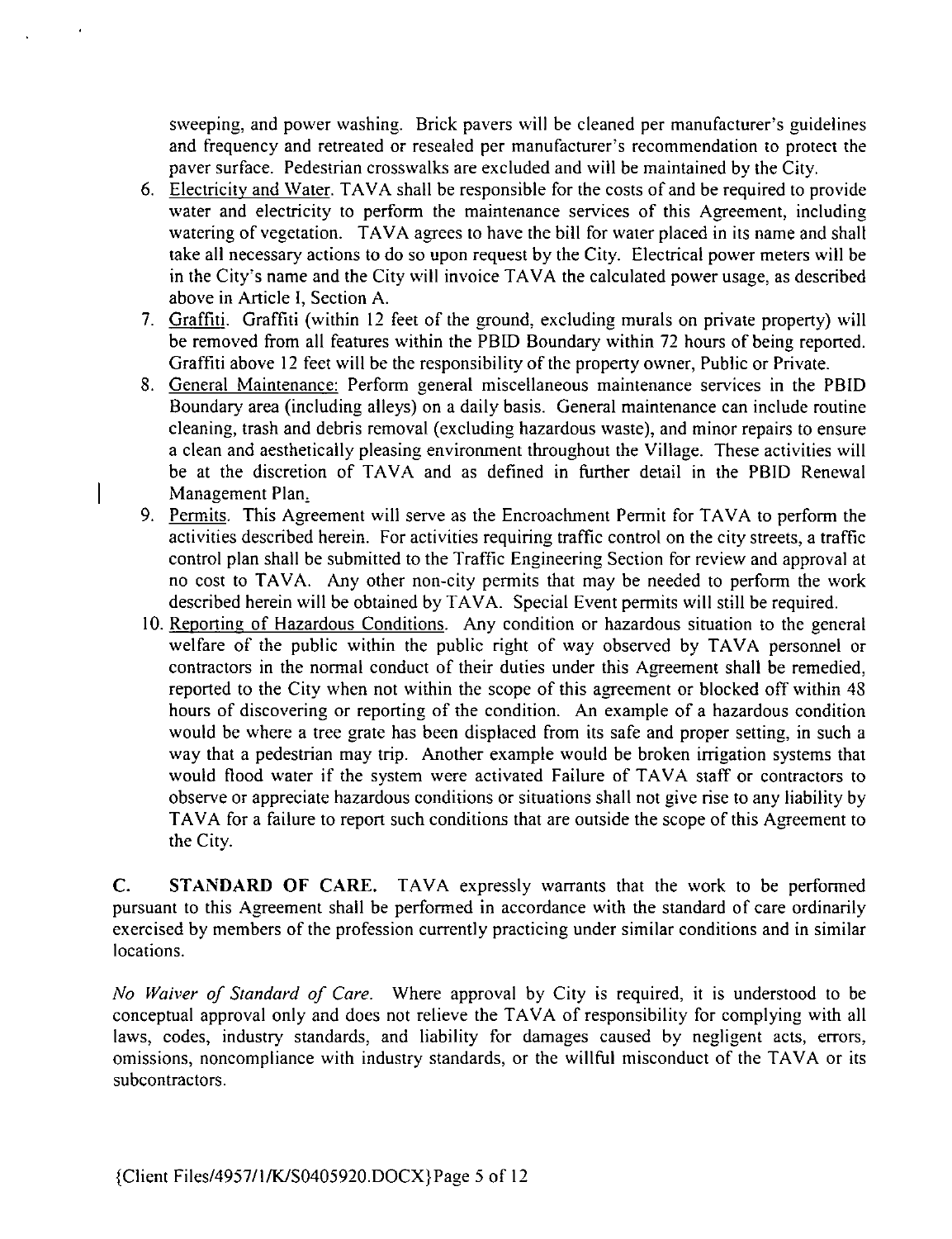D. COMPLIANCE WITH LAWS OR REGULATIONS. TAVA agrees it shall comply with all local, state, and federal laws or regulations in the performance of this Agreement. Should a federal or state law pre-empt a local law, or regulation, TAVA shall comply with the federal or state law and implementing regulations. No provision of this Agreement requires TAVA to observe or enforce compliance with any provision, perform any other act, or do any other thine in contravention of federal, state, territorial, or local law, regulation, or ordinance. If compliance with any provision of this Agreement violates or would require the TAVA to violate any law or regulation, then TAVA agrees to notify City immediately in writing. Should this occur, the City and TAVA agree that they will make appropriate arraneements to proceed with or, if necessary, amend or terminate this Aereement, or portions of it, expeditiously.

TAVA agrees to take appropriate measures necessary to ensure that participants utilized by TAVA to complete its obligations under this Agreement, such as subcontractors, comply with applicable laws, regulations, ordinances, and policies, whether federal, state, or local, affecting Project implementation. In addition, if a subcontractor is expected to fulfill any responsibilities of TAVA under this Agreement, TAVA shall ensure that the subcontractor carries out the TAVA's responsibilities as set forth in this Agreement. The use of participants by TAVA to fulfill the terms of the Agreement does not in any form relieve TAVA of its obligations under this Agreement.

E. TAVA INSURANCE REQUIREMENTS. TAVA agrees that it shall acquire and maintain insurance as set forth in Exhibit C by the effective date of this Aereement or as otherwise required by the City. The City may, by written notice, change the insurance requirements in its sole and reasonable discretion and TAVA agrees to acquire and maintain such insurance as requested by the Ciry.

F. TAVA FUNDING. The TAVA is entering into this Agreement based on an understanding that the City will continue to contribute fiscally to the annual special assessment obligations derived from the Property Based Improvement District (PBID) established on July 2001 and renewed in July 2006. Should the City cease to contribute fiscally ( at the level of contribution as of the date of this Agreement or any subsequent increases approved by the Board of Directors) or the PBID be dissolved by the majority of the property owners, as prescribed under the Property and Business Improvement District Law of 1994, TAVA shall have the right to terminate this Agreement. Annually, TAVA shall review the maintenance operations of Third Avenue to determine efficiencies, effectiveness, contracts and other aspects of the maintenance to allocate the appropriate PBID funding for such services to be rendered under this Agreement.

## ARTICLE II. CITY OBLIGATIONS

### A. THIRD AVENUE STREETSCAPE MASTER PLAN (TASMP).

The TASMP will be constructed in phases. Accordingly, should the City elect not to complete the TASMP, then TAVA shall solely be required to perform the maintenance services under the terms and conditions of the Aereement for Enhancements that have been completed by the City.

B. COOPERATION-MAINTENANCE SERVICES. The City will be responsible to operate, maintain and repair the following features to <sup>a</sup> basic level of service provided citywide: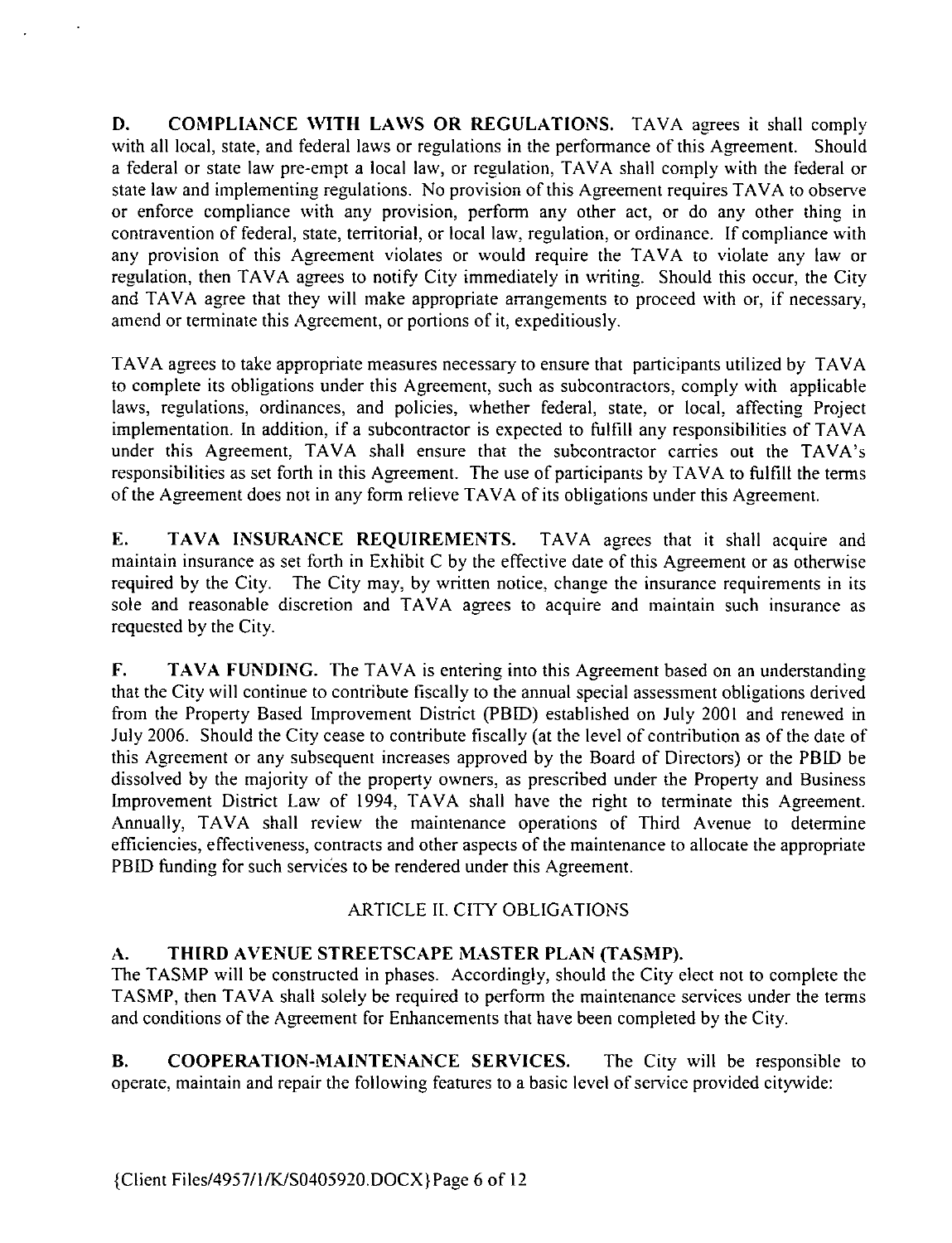- l. Streets ( includine on street parking areas) from the face of curb to the face of curb ( or theoretical face of curb in the plaza area)
- 2. Pavement markings and striping
- 3. Bollards
- 4. Regular street signs
- 5. Traffic sienals
- 6. Street and Pedestrian Liehting including the calculated electrical power
- 7. Palm trees in the median
- 8. Storm water devices including but not limited to "filterras" (excluding landscape type features)
- 9. Auxiliary electrical power system (use of the system will be a separate cost and require a separate agreement/permit)
- 10. The City will maintain a street sweeping contract, to the extent funding is available, for weekly service for Third Avenue and associated streets within the Village, which includes the Maintenance Area, set forth in Exhibit A
- l l. The City shall report any repairs or new construction to TAVA staff prior to proceeding to coordinate information, schedule and notification to business within the Villaee
- 12. Replacement of dead/dying street trees

### ARTICLE III. INDEMNIFICATION

A. MUTUAL INDEMNIFICATION. The parties agree to mutual indemnification as set forth in this Article.

- l. TAVA shall defend, indemnify, protect and hold harmless the Ciry, its elected and appointed officers, agents and employees, from and against any and all claims, demands, causes of action, costs, expenses, liabiliry, loss, damage or injury, in law or equiry, to property or persons, including wrongful death, in any manner arisine out of or incident to any aileeed acts, omissions, negligence, or willful misconduct of TAVA, its officials, officers, employees, aeents, consultants, and contractors, arising out of or in connection with the performance of TAVA's maintenance responsibilities in the "Maintenance Area," or this Aereement, but only in proportion to and to the extent such liabiliry, loss, expense, attorneys' fees or claims for injury or damages are caused by or the result from the negligent or intentional acts or omissions of TAVA, its officials, officers, employees, agents, consultants, and/or contractors. The aforementioned proportional liability shall be determined by agreement of the parties, by arbitration (if arbitration has been agreed upon by the parties), or by <sup>a</sup> court of competent jurisdiction.
- 2. The City shall defend, indemnify, protect and hold harmless TAVA, its officers, agents and employees, from and aQainst any and all claims, demands, causes of action, costs, expenses, liability, loss, damage or injury, in law or equity, to property or persons, includine wrongful death, in any manner arisine out of or incident to any alleged acts, omissions, negligence, or willful misconduct of the City, its officials, officers, employees, agents, consultants, and contractors, arising out of or in connection with the performance of the City's maintenance responsibilities in the "Maintenance Area," or this Agreement, but only in proportion to and to the extent such liabiliry, loss, expense, attomeys' fees or claims for injury or damages are caused by or the result from the negligent or intentional acts or omissions of the City, its officials, officers, employees, agents, consultants, and/or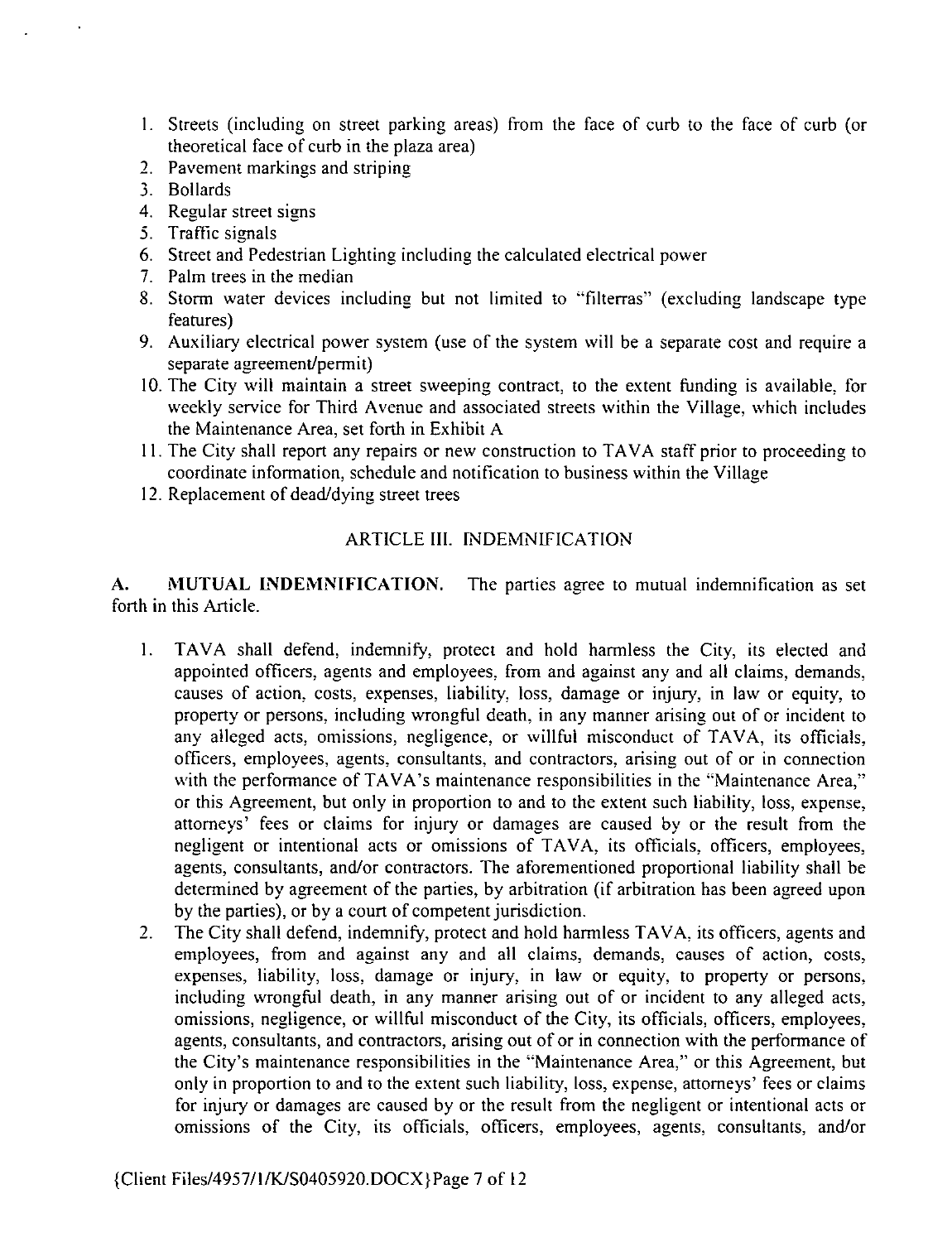contractors. The aforementioned proportional liabiliry shall be determined by agreement of the parties, by arbitration (if arbitration has been agreed upon by the parties), or by a court of competent jurisdiction.

B. COST OF DEFENSE AND AWARD. Upon receipt of an action or claim against the City or TAVA or both arising under either Party's acts or omissions as a result of this Agreement, TAVA and/or the City shall tender the action or claim to TAVA's insurance carrier for the defense against such claim. Should the tender for defense be denied by the insurance carrier, each party shall then bear their own defense costs (including reasonable attorney's fees), subject to reimbursement based in proportion to and to the extent of the parties respective liability, as provided for in Sections A.1 and A.2 of this Article, at the conclusion of the matter. If the City or TAVA bear their own defense costs as set forth above, neither the City nor TAVA waive any rights or remedies they may have against the insurance carrier to require them to pay all defense costs, including attorney's fees. The Parties shall also pay and satisfy any judgment, award or decree that may be rendered against them or their directors, officials, officers, employees, agents and/or volunteers, subject to the limitations in Sections A. <sup>1</sup> and A.2. The aforementioned proportional liability shall be determined by agreement of the parties, by arbitration (if arbitration has been agreed upon by the parties), or by a court of competent jurisdiction.

- C. ADDITIONAL TERMS. The parties also agree to the following:
	- 1. Insurance Proceeds. Each Party's obligation to indemnify shall not be restricted to insurance proceeds, if any, received by them, their directors, officials, officers, employees, agents, and/or volunteers.
	- 2. Declarations. Each Party's obligations under this Article shall not be limited by any prior or subsequent declaration by them.
	- 3. Enforcement Costs. Each Party agrees to pay any and all costs incurred by the other party enforcing the indemnity and defense provisions set forth in this Article if the other party is successful in enforcing such indemnity and defense provisions.
	- 4. Survival. Each Party's obligations under this Article shall survive the termination of this Agreement.

### ARTICLE N. TERMINATION OF AGREEMENT

A. TERMINATION FOR CAUSE. If, through any cause, TAVA shall fail to fulfill in a timely and proper manner TAVA's obligations under this Agreement, or if TAVA shall violate any of the covenants, aereements or stipulations of this Agreement, Ciry shall have the right to terminate this Agreement by giving written notice to TAVA of such termination, which includes the specific alleged cause or causes, and specifying the effective date thereof at least thirty (30) days before the effective date of such termination ("Termination Notice"). TAVA shall have the ability to cure such cause or causes or, if <sup>a</sup> cure is not possible within thirty (30) days, to begin such cure and diligently prosecute such cure to completion which in any event shall not exceed ninety (90) days after the receipt of such Termination Notice. TAVA hereby expressly waives any and all claims for damages or compensation as a result of termination of this Agreement.

B. TERMINATION OF AGREEMENT FOR CONVENIENCE OF CITY. City may terminate this Agreement at any time and for any reason, by giving specific written notice to TAVA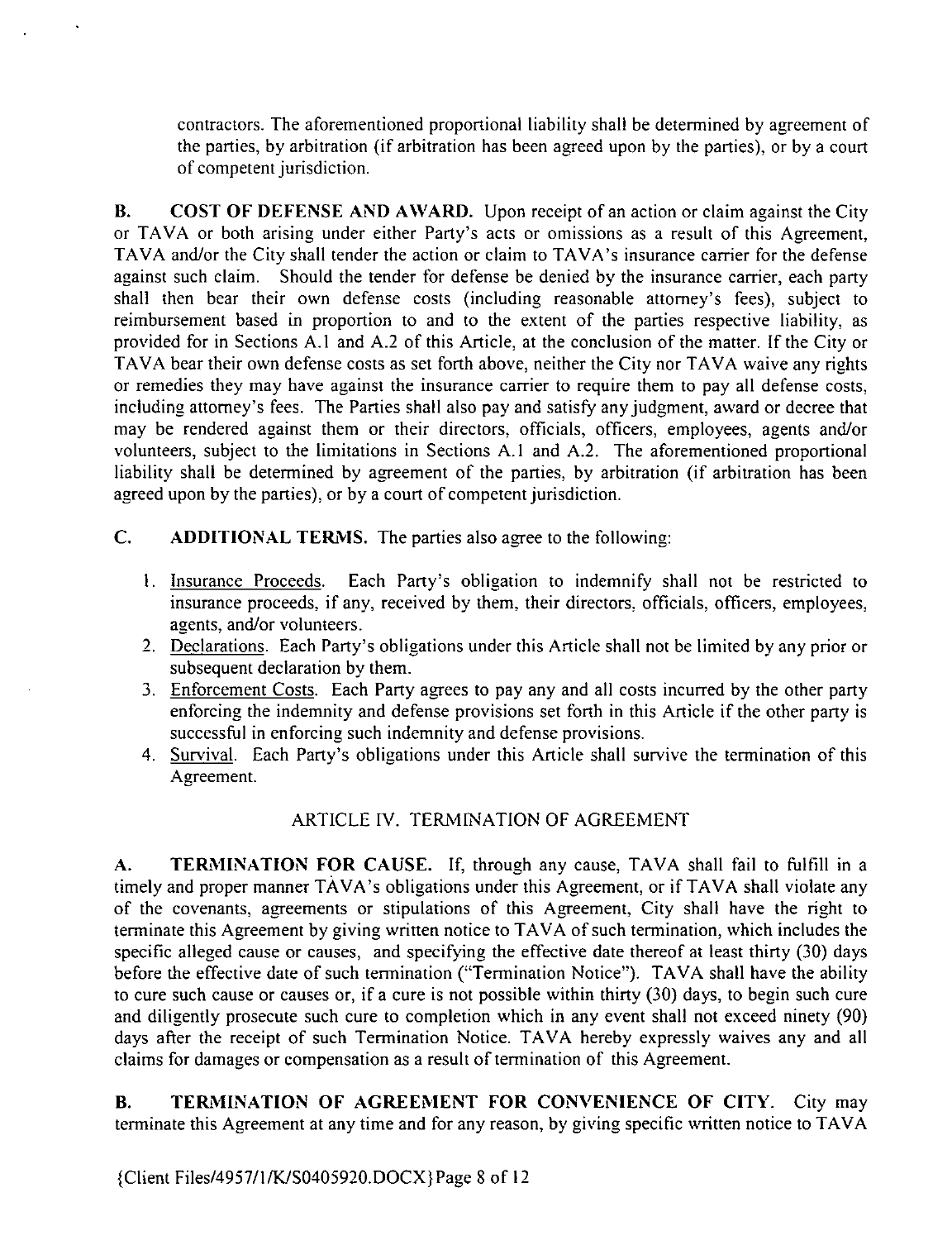of such termination and specifyine the effective date thereof, at least sixty ( 60) days before the effective date of such termination. TAVA hereby expressly waives any and all claims for damages or compensation as <sup>a</sup> result of termination of this Agreement.

#### ARTICLE V. MISCELLANEOUS PROVISIONS

A. AGREEMENT REVIEW. Both parties agree to meet and confer from time to time to identify changes in site conditions, problems with the maintenance services and/or the need to modify the Agreement to address same. Minor changes to the Agreement may be made at any time in writing upon mutual agreement of all parties. In addition, each of the parties may call for a meetine to discuss concems, support, and ideas on how to make the maintenance services more successful and efficient in subsequent years.

B. COMMUNICATIONS AND COORDINATION REPRESENTATIVES. To provide for consistent and effective communication, both parties will appoint <sup>a</sup> principal and secondary representative to serve as its central point of contact on matters relating to this Agreement and/or the level of maintenance services in question. The principal representatives for this Agreement are listed below as follows:

For TAVA: Executive Director 619) 423- 1982

TAVA Board President 353 Third Avenue Chula Vista, CA 91910

For City:

William Valle, Assistant Director of Engineering 619) 409- 5976 276 Fourth Avenue Chula Vista, CA 91910

C. **TERM.** The term of the Agreement shall commence on the Effective Date and shall expire on December 31, 2026, unless otherwise terminated at an earlier date. Notwithstanding the foregoing, the parties may elect to extend the Agreement by mutual written aereement for an additional period coincidine with <sup>a</sup> PBID extension of the parties.

D. EFFECTIVE DATE. The terms and conditions of this Agreement shall be effective as of the date this Agreement is signed by all parties on the Signature Page.

E. ASSIGNABILITY. The services of TAVA are personal to the City, and TAVA shall not assign any interest in this Agreement, and shall not transfer any interest in the same (whether by assignment or notation), without prior written consent of Ciry.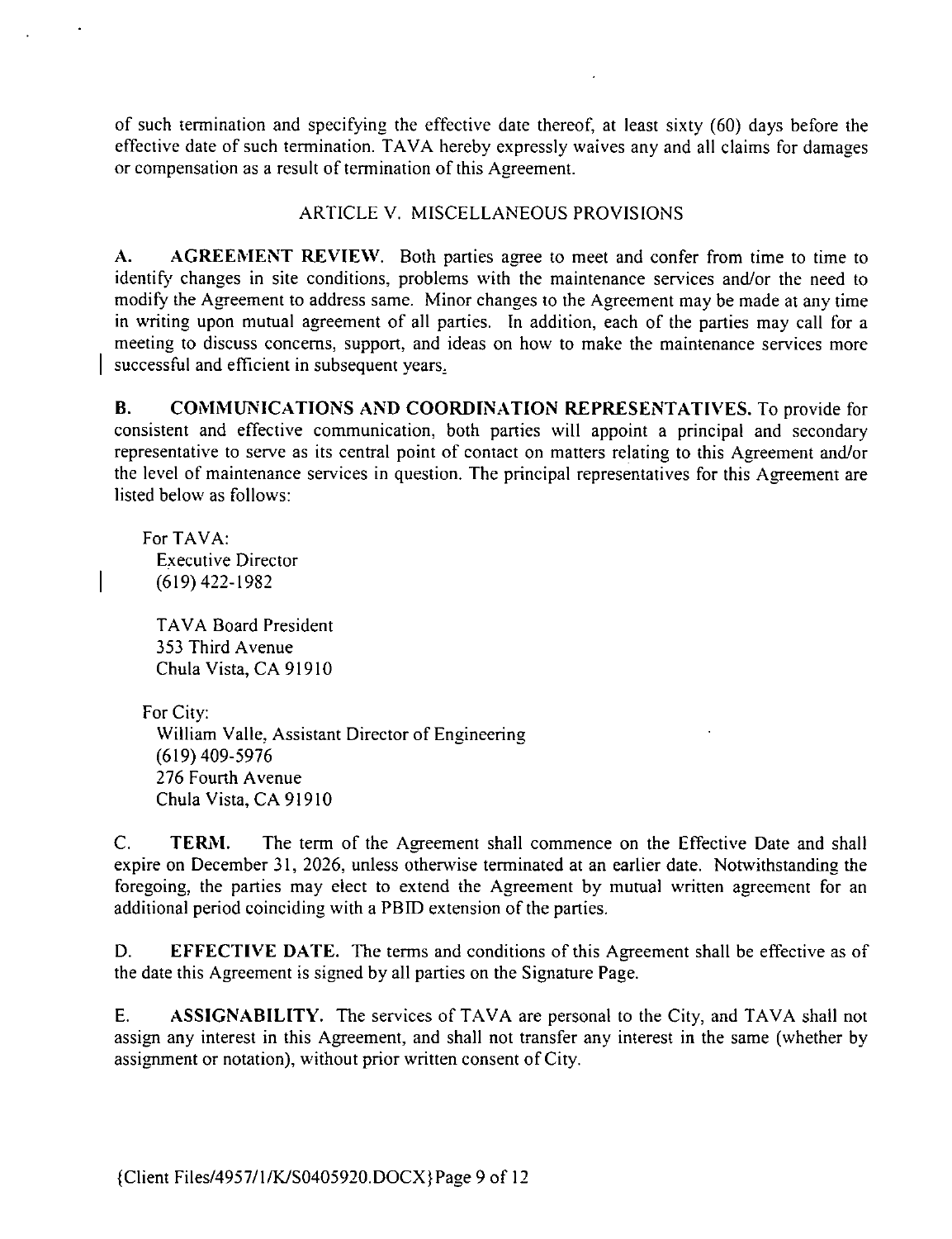1. Limited Consent. Ciry hereby provides limited consent that TAVA may assign the performance of the aforementioned "Maintenance Services" to sub-contractors, subject to City approval.

F. INDEPENDENT CONTRACTOR. City is interested only in the results obtained and TAVA shall perform as an independent contractor with sole control of the manner and means of performing the services required under this Agreement. City maintains the right only to reject or accept TAVA's Maintenance Services, including their quality. TAVA and any of the TAVA's agents, employees or representatives are, for all purposes under this Agreement, independent contractors and shall not be deemed ro be employees of City, and none of them shall be entided to any benefits to which City employees are entitled including but not limited to, overtime, retirement benefits, worker's compensation benefits, injury leave or other leave benefits. Therefore, Ciry will not withhold state or federal income tax, social security tax or any other payroll tax, and TAVA shall be solely responsible for the payment of same and shall hold the City harmless with reeard to them.

- 1. Actions on Behalf of City. Except as City may specify in writing, TAVA shall have no authority, express or implied, to act on behalf of City in any capacity whatsoever, as an agent or otherwise. TAVA shall have no authority, express or implied, to bind City or its members, agents, or employees, to any obligation whatsoever, unless expressly provided in this Agreement.
- 2. No Obligations to Third Parties. In connection with this Agreement, TAVA agrees and shall require that its agents, employees, subcontractors agree that City shall not be responsible for any obligations or liabilities to any third party, including its agents, employees, subcontractors, or other person or entity that is not a party to this Agreement. Notwithstanding that City may have concurred in or approved any solicitation, sub agreement, or third party contract at any tier, City shall have no obligation or liability to any person or entity not a party to this Agreement.

G. ADMINISTRATIVE CLAIMS REQUIREMENTS AND PROCEDURES. No suit or arbitration shall be brought arising out of this Agreement, against City unless a claim has first been presented in writine and filed with City and acted upon by City in accordance with the procedures set forth in Chapter 1. 34 of the Chula Vista Municipal Code, as same may from time to time be amended, the provisions of which are incorporated by this reference as if fully set forth herein, and such policies and procedures used by City in the implementation of same. Upon request by City, TAVA shall meet and confer in good faith with City for the purpose of resolving any dispute over the terms of this Agreement.

L NOTICES. Notices, demands or requests provided for or permitted to be given pursuant to this Aereement must be in writing. Notices, demands and requests to be sent to any party shall be deemed to have been properly given or served if personally served or deposited in the United States mail, addressed to such party, postage prepaid, registered or certified, with return receipt requested, at the addresses identified in this Agreement as the places of business for each of the designated parties.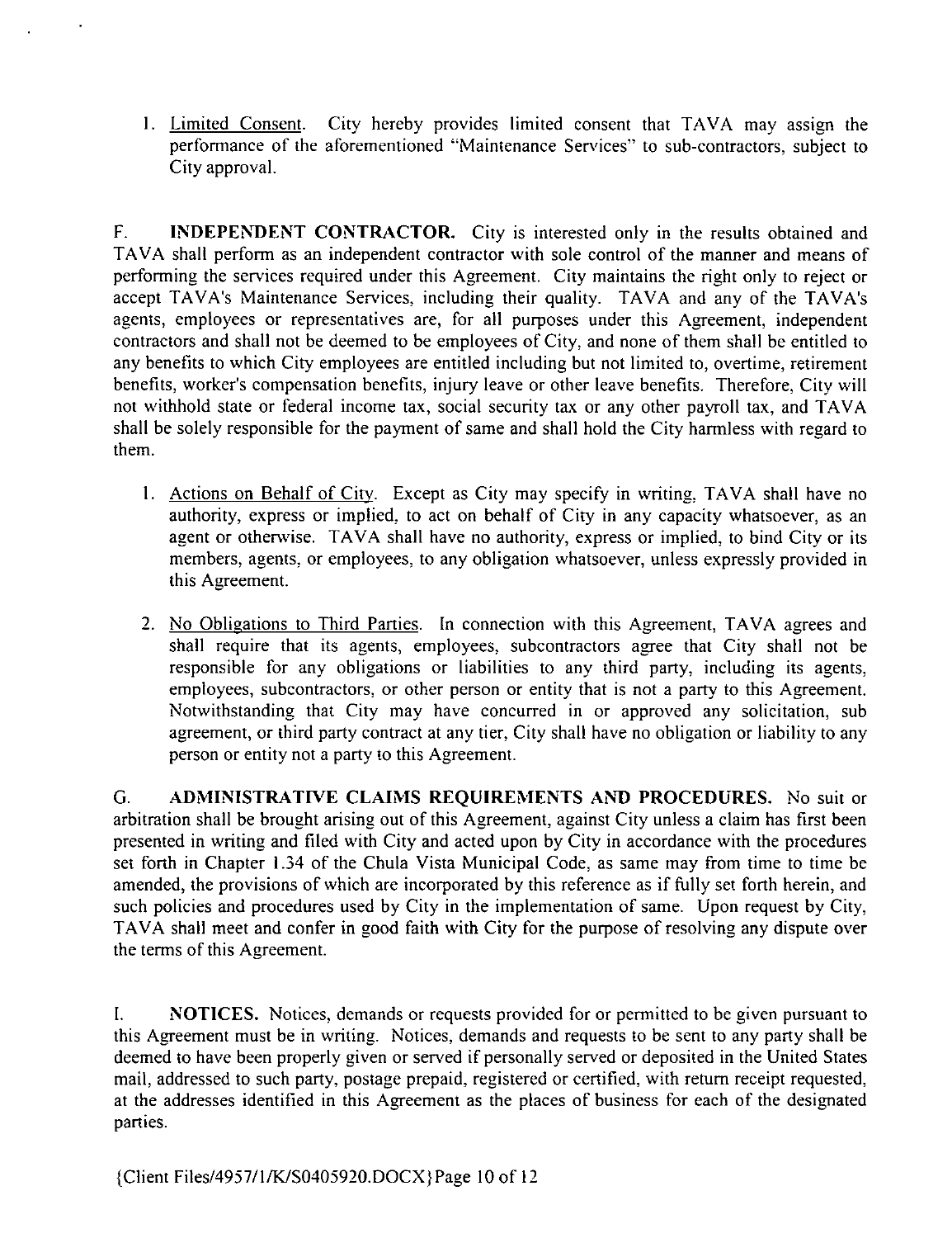J. INTEGRATION. This Agreement, together with any other written document referred to or contemplated in it, embody the entire Agreement and understanding between the parties relating to the subject matter hereof. Neither this Agreement nor any provision of it may be amended, modified, waived or discharged except by an instrument in writing executed by the party against which enforcement of such amendment, waiver or discharge is sought.

K. CAPACITY OF PARTIES. Each signatory and party to this Agreement warrants and represents to the other party that it has legal authority and capacity and direction from its principal to enter into this Agreement, and that all necessary resolutions or other actions have been taken so as to enable it to enter into this Agreement.

L. GOVERNING LAW/VENUE. This Agreement shall be governed by and construed in accordance with the laws of the State of California. Any action arising under or relating to this Agreement shall be brought only in the federal or state courts located in San Diego County, State of Califomia, and if applicable, the City of Chula Vista, or as close thereto as possible. Venue for this Agreement, and performance under it, shall be the City of Chula Vista.

### [NEXT PAGE IS SIGNATURE PAGE]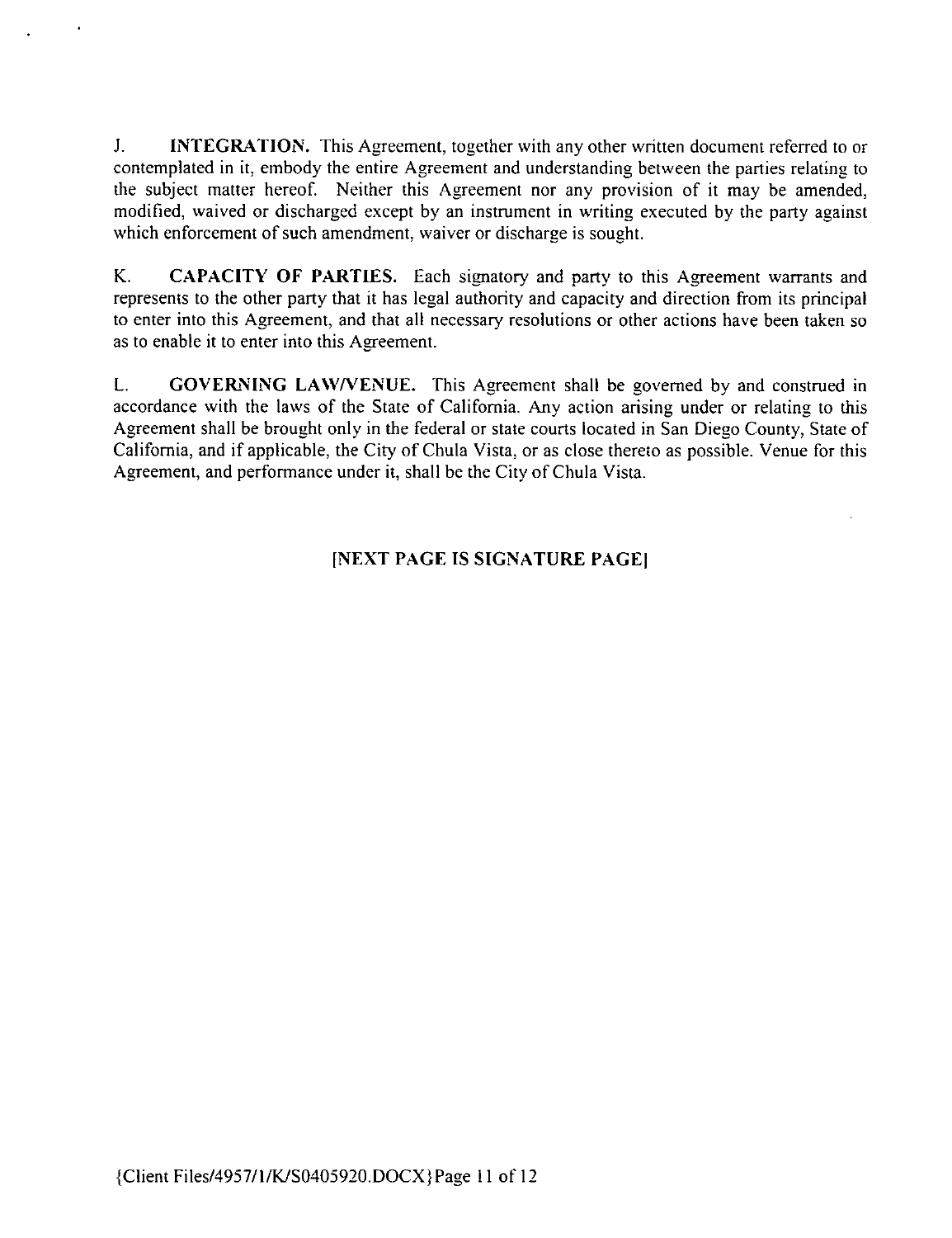### **SIGNATURE PAGE TO** THIRD AVENUE VILLAGE AGREEMENT AND ENCROACHMENT PERMIT FOR MAINTENANCE SERVICES BETWEEN THE CITY OF CHULA VISTA AND THE THIRD AVENUE VILLAGE ASSOCIATION

IN WITNESS WHEREOF, City and TAVA have executed this Agreement indicating that they have read and understood same, and indicate their full and complete consent to its terms:

For Third Avenue Village Association (TAVA):

THY SPARKS.

Date:  $\lfloor |A| \rfloor$  | 14

Date:  $6.14.4$ 

**TAN TROTTER,** Secretary, Third Avenue Village Association

Board President, Third Avenue Village Association

For the City of Chula Vista:

MARY CASILLAS SALAS. Mayor, City of Chula Vista

Approved as to form:

GOOGINS

tv Attornev. Čitv of Čhula Vista

ATTEST:

DONNA R. NORRES City Clerk

{Client Files/4957/1/K/S0405920.DOCX}Page 12 of 12

Date:  $6/14/16$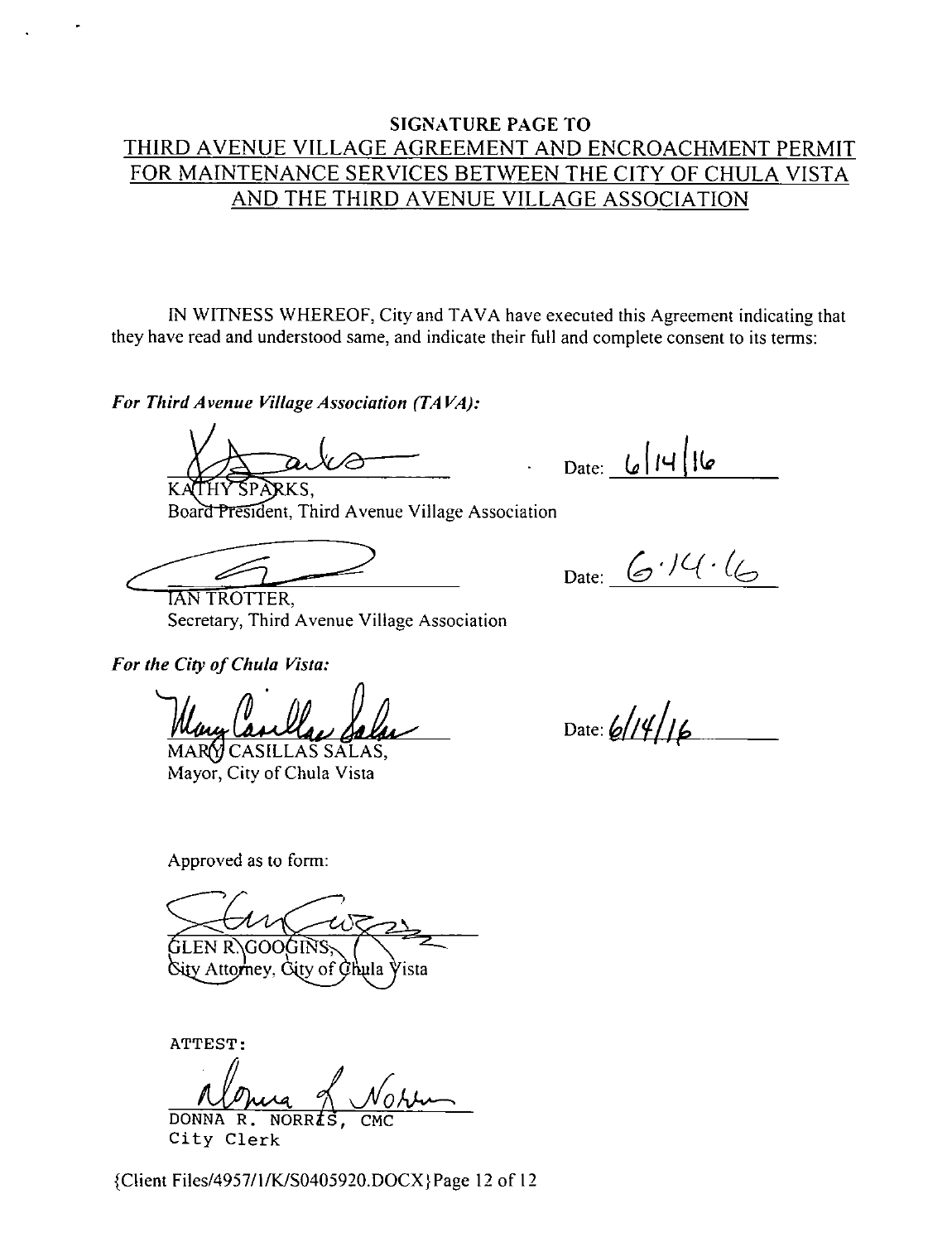

Exhibit "A" Limits of Maintenance Service Area

والموالد ويتبدو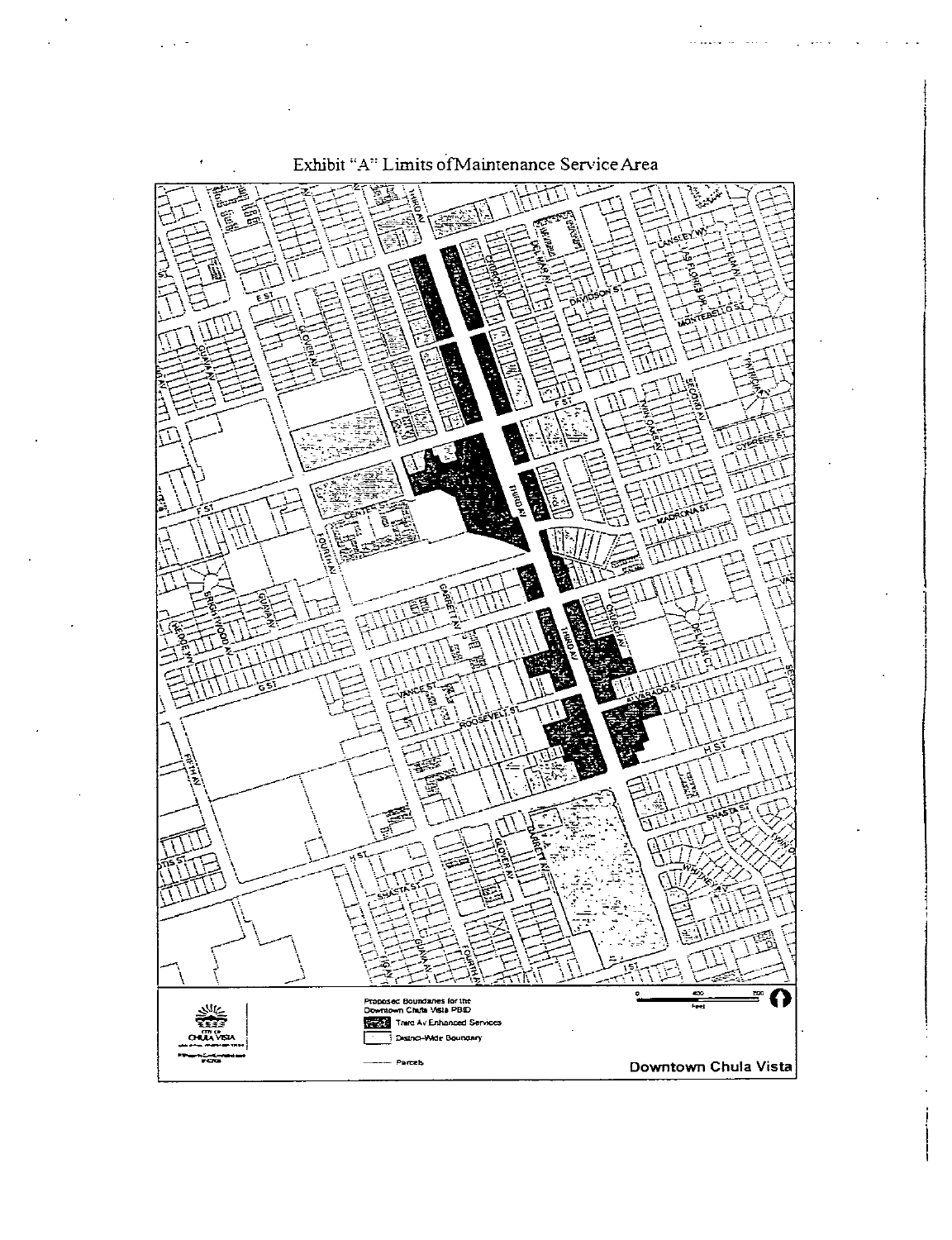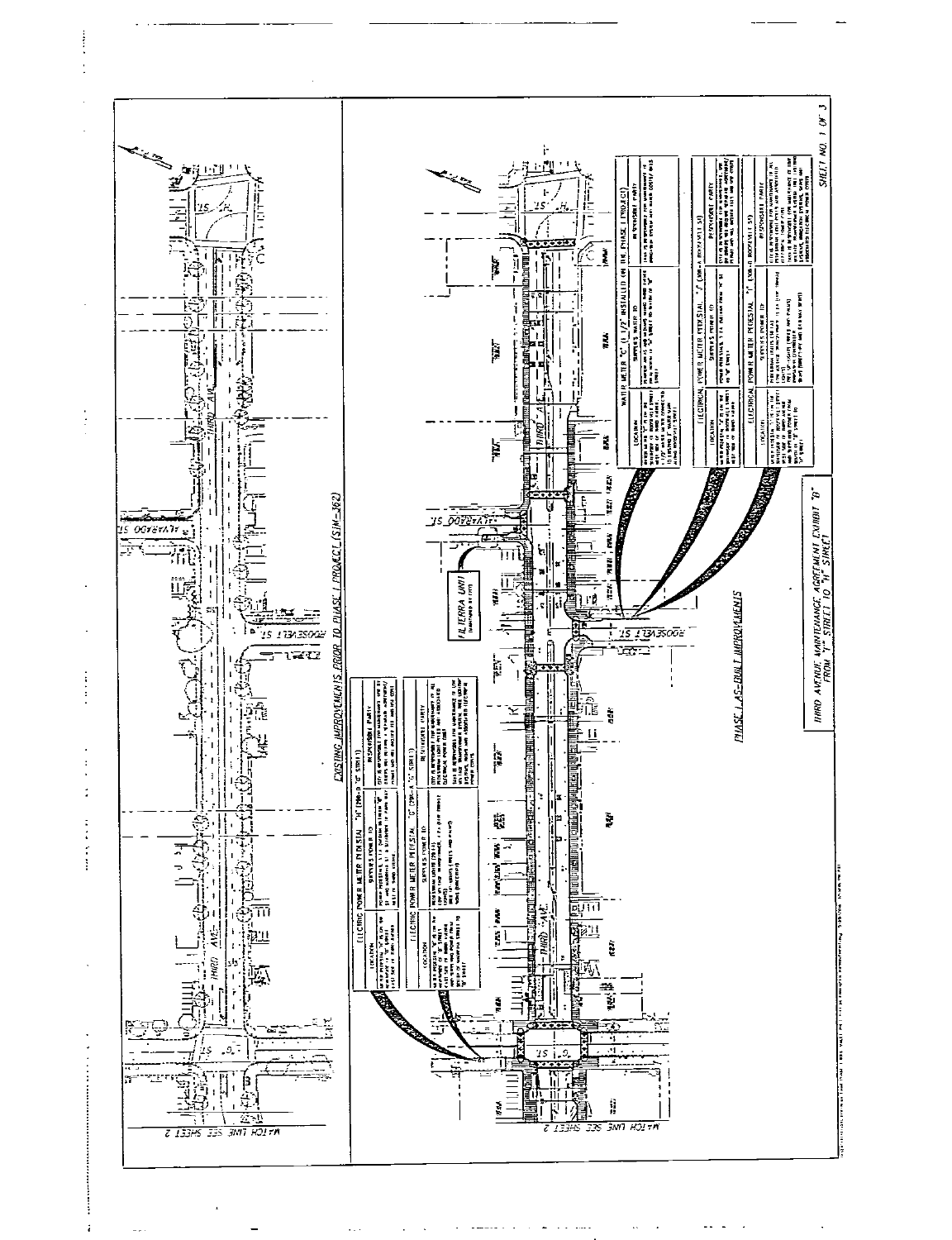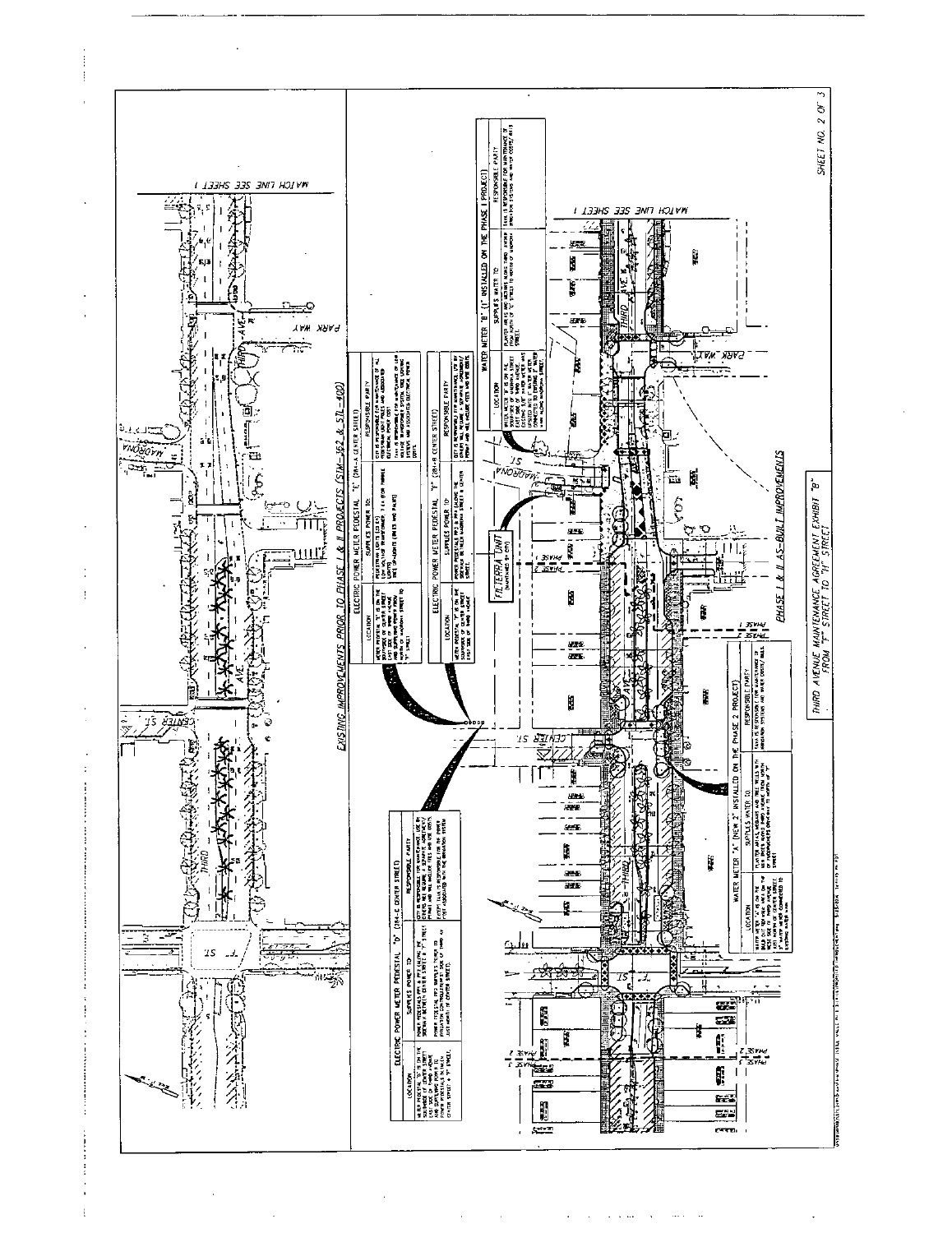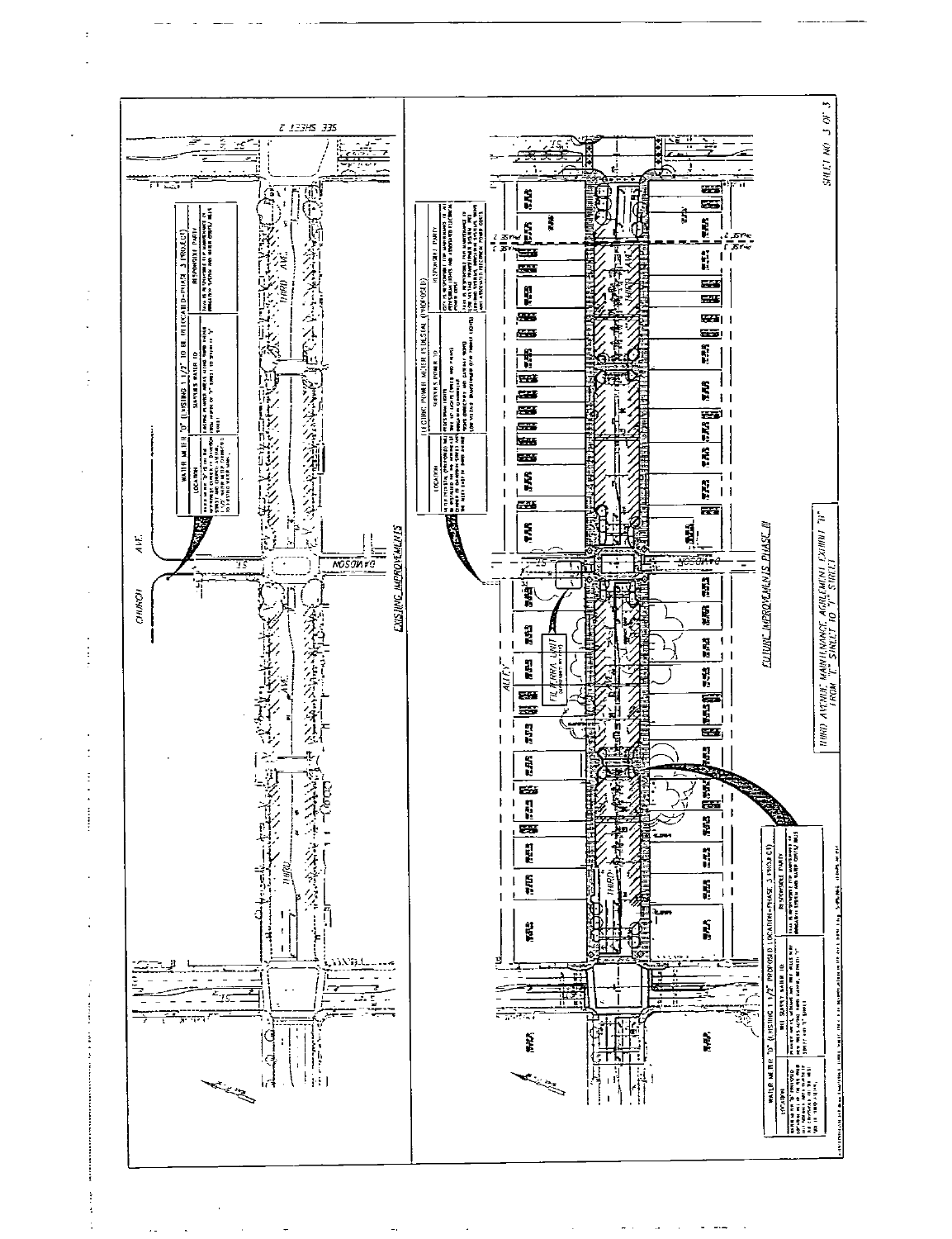#### **EXHIBIT C**

A. INSURANCE. TAVA agrees to abide by the following insurance requirements:

- 1. General. TAVA must procure and maintain, during the period of performance of this Agreement, and for twelve months after completion, policies of insurance from insurance companies to protect against claims for injuries to persons or damages to property that may arise from or in connection with the performance of the work under this Agreement and the results of that work by the TAVA, his agents, representatives, employees or subcontractors, and provide documentation of same prior to commencement of work.
- 2. Minimum Scope of Insurance. Coverage must be at least as broad as:
	- CGL. Insurance Services Office Commercial General Liability coverage a. (occurrence Form CG0001).
		- a. Auto. Insurance Services Office Form Number CA 0001 covering Automobile Liability, Code 1 (any auto).
		- b. WC. Workers' Compensation insurance as required by the State of California and Employer's Liability Insurance.
		- c. E&O. Professional Liability or Errors & Omissions Liability insurance appropriate to the TAVA's profession. Architects' and Engineers' coverage is to be endorsed to include contractual liability.
- 3. Minimum Limits of Insurance. TAVA must maintain limits no less than those included in the table below:

| i. General Liability: | \$1,000,000 per occurrence for bodily injury, personal       |
|-----------------------|--------------------------------------------------------------|
| (Including)           | injury, (including death), and property damage. If           |
| operations.           | Commercial General Liability insurance with a general        |
| products and          | aggregate limit is used, either the general aggregate limit  |
| completed             | must apply separately to this Project/location or the        |
| operations, as        | general aggregate limit must be twice the required           |
| applicable)           | occurrence limit.                                            |
| ii. Automobile        | \$1,000,000 per accident for bodily injury, including death, |
| Liability:            | and property damage.                                         |
| iii. Workers'         | Statutory                                                    |
| Compensation          | \$1,000,000 each accident                                    |
| Employer's            | \$1,000,000 disease-policy limit                             |
| Liability:            | \$1,000,000 disease-each employee                            |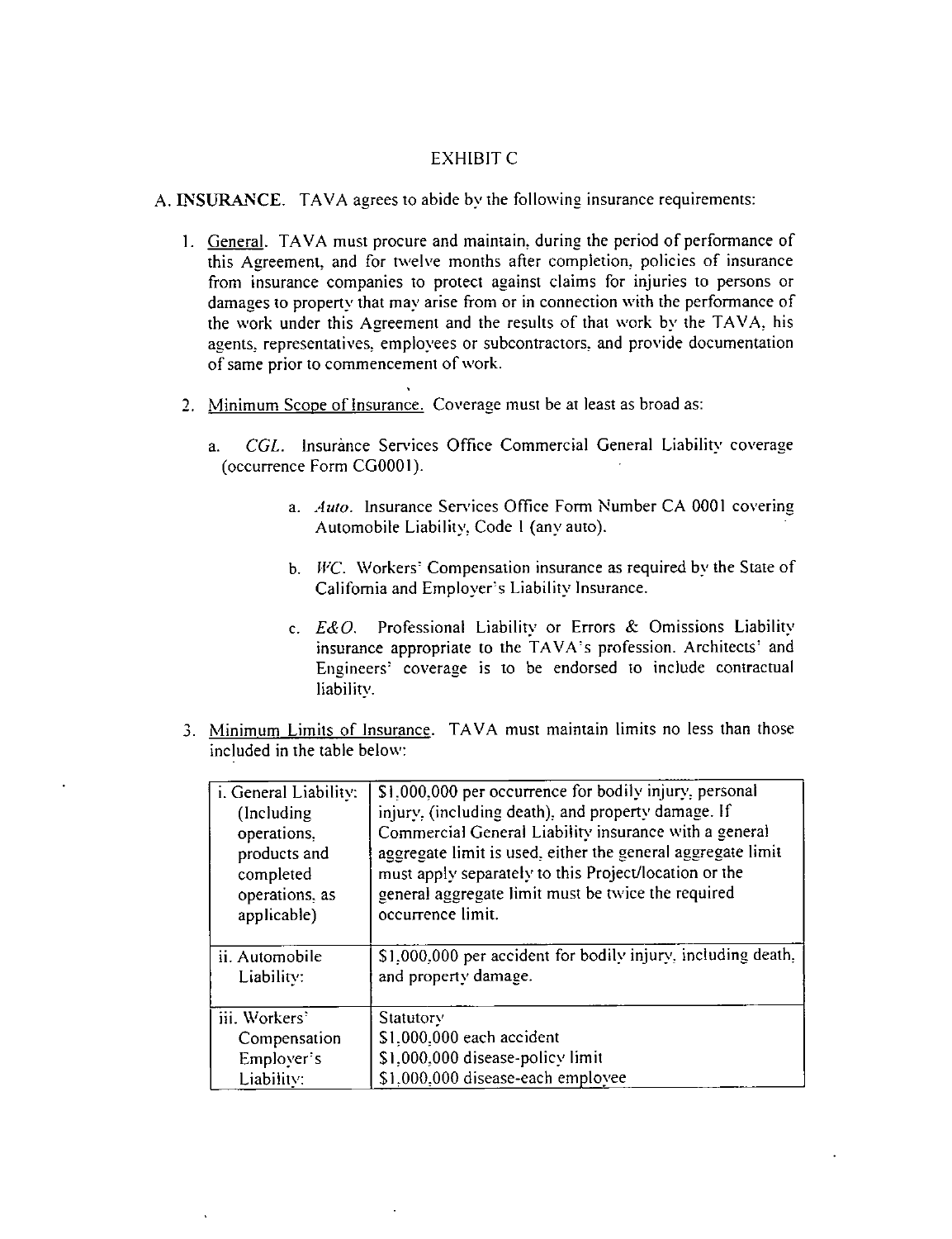| iv. Professional | \$1,000,000 each occurrence |
|------------------|-----------------------------|
| Liability or     |                             |
| Errors $\&$      |                             |
| <b>Omissions</b> |                             |
| Liability:       |                             |

If TAVA maintains hieher limits than the minimums shown above, the City requires and shall be entitled to coverage for the higher limits maintained by TAVA.

- 4. Deductibles and Self-Insured Retentions. Any deductibles or self-insured retentions must be declared to and approved by the City. At the option of the City, either the insurer will reduce or eliminate such deductibles or self-insured retentions as they pertain to the City, its officers, officials, employees and volunteers; or TAVA will provide <sup>a</sup> financial guarantee satisfactory to the City guaranteeing payment of losses and related investigations, claim administration, and defense expenses.
- 5. Other Insurance Provisions. The general liability, automobile liability, and where appropriate, the worker's compensation policies are to contain, or be endorsed to contain, the following provisions:
	- a. Additional Insureds. City of Chula Vista, its officers, officials, employees, agents, and volunteers are to be named as additional insureds with respect to all policies of insurance, including those with respect to liability arising out of automobiles owned, leased, hired or borrowed by or on behalf of TAVA, where applicable, and, with respect to liability arising out of work or operations performed by or on behalf of TAVA, induding providing materials. parts or equipment furnished in connection with such work or operations. The general liability additional insured coverage must be provided in the form of an endorsement to TAVA's insurance using ISO CG 2010 (11/85) or its equivalent. Specifically, the endorsement must not exclude Products/Completed Operations coverage.
	- b. Primary Insurance. TAVA's General Liability insurance coverage must be primary insurance as it pertains to the City, its officers, officials, employees, agents, and volunteers. Any insurance or self-insurance maintained by the City, its officers, officials, employees, or volunteers is wholly separate from the insurance of TAVA and in no way relieves TAVA from its responsibility to provide insurance.
	- c. *Cancellation*. The insurance policies required by this Agreement shall not be canceled by either party, except after thirty days' prior written notice to the City by certified mail. return receipt requested. The words "will endeavor" and "but failure to mail such notice shall impose no obligation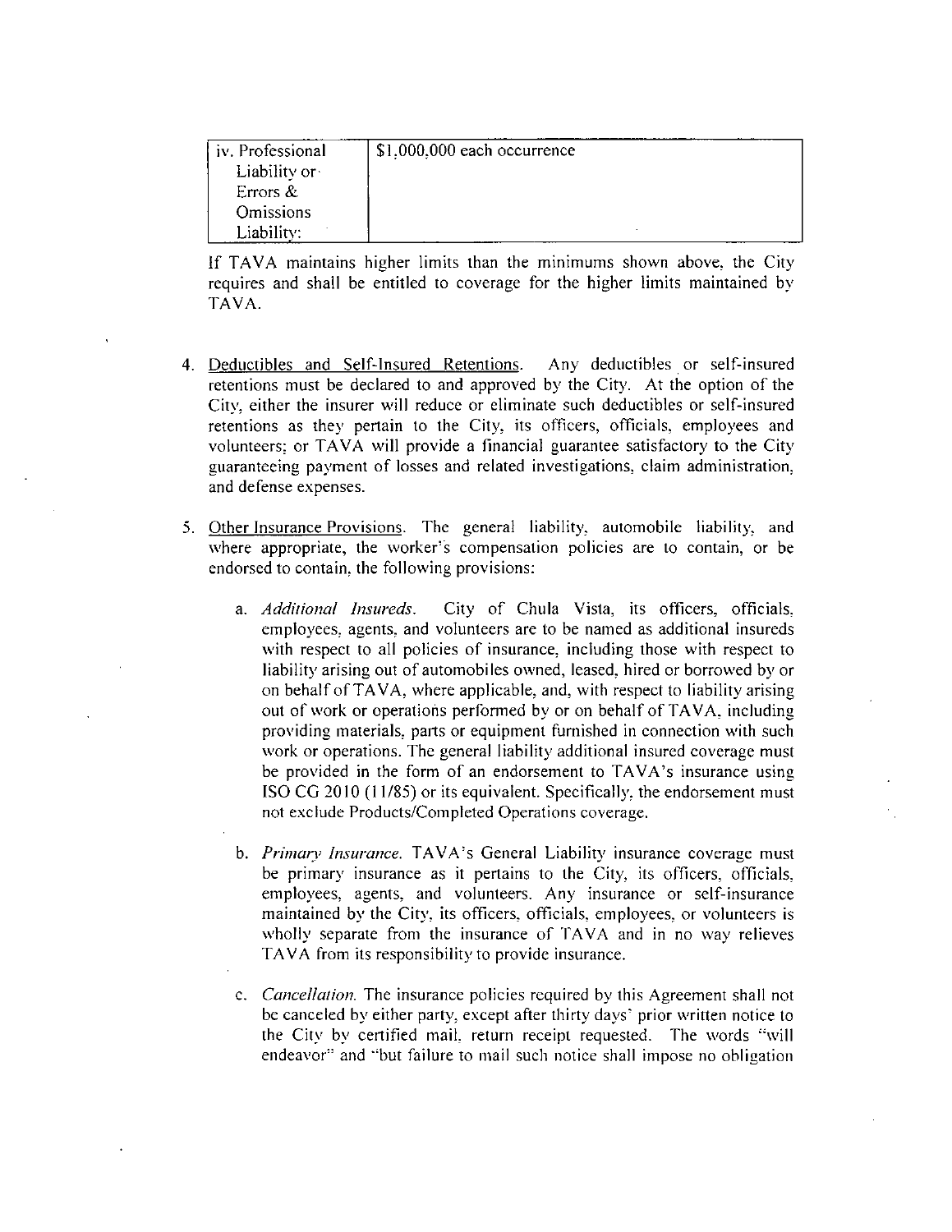or liability of any kind upon the company, its agents, or representatives" shall be deleted from all certificates.

- d. Active Negligence. Coverage shall not extend to any indemnity coverage for the active negligence of the additional insureds in any case where an agreement to indemnify the additional insured would be invalid under Subdivision (b) of Section 2782 of the Civil Code.
- e. Waiver of Subrogation. TAVA's insurer will provide a Waiver of Subrogation in favor of the City for each required policy providing coverage for the term required by this Agreement.
- 6. Claims Forms. If General Liability, Pollution and/or Asbestos Pollution Liability and/or Errors & Omissions coverage are written on a claims-made form:
	- a. Retro Date. The "Retro Date" must be shown, and must be before the date of the Agreement or the beginning of the work required by the Agreement.
- b. Maintenance and Evidence. Insurance must be maintained and evidence of insurance must be provided for at least five years after completion of the work required by the Agreement.
- c. Cancellation. If coverage is canceled or non-renewed, and not replaced with another claims-made policy form with a "Retro Date" prior to the effective date of the Agreement, TAVA must purchase "extended reporting" coverage for a minimum of five vears after completion of the work required by the Agreement.
- d. Copies. A copy of the claims reporting requirements must be submitted to the City for review.
- 7. Acceptability of Insurers. Insurance is to be placed with licensed insurers admitted to transact business in the State of California with a current A.M. Best's rating of no less than A V. If insurance is placed with a surplus lines insurer, insurer must be listed on the State of California List of Eligible Surplus Lines Insurers (LESLI) with a current A.M. Best's rating of no less than A X. Exception may be made for the State Compensation Fund when not specifically rated.